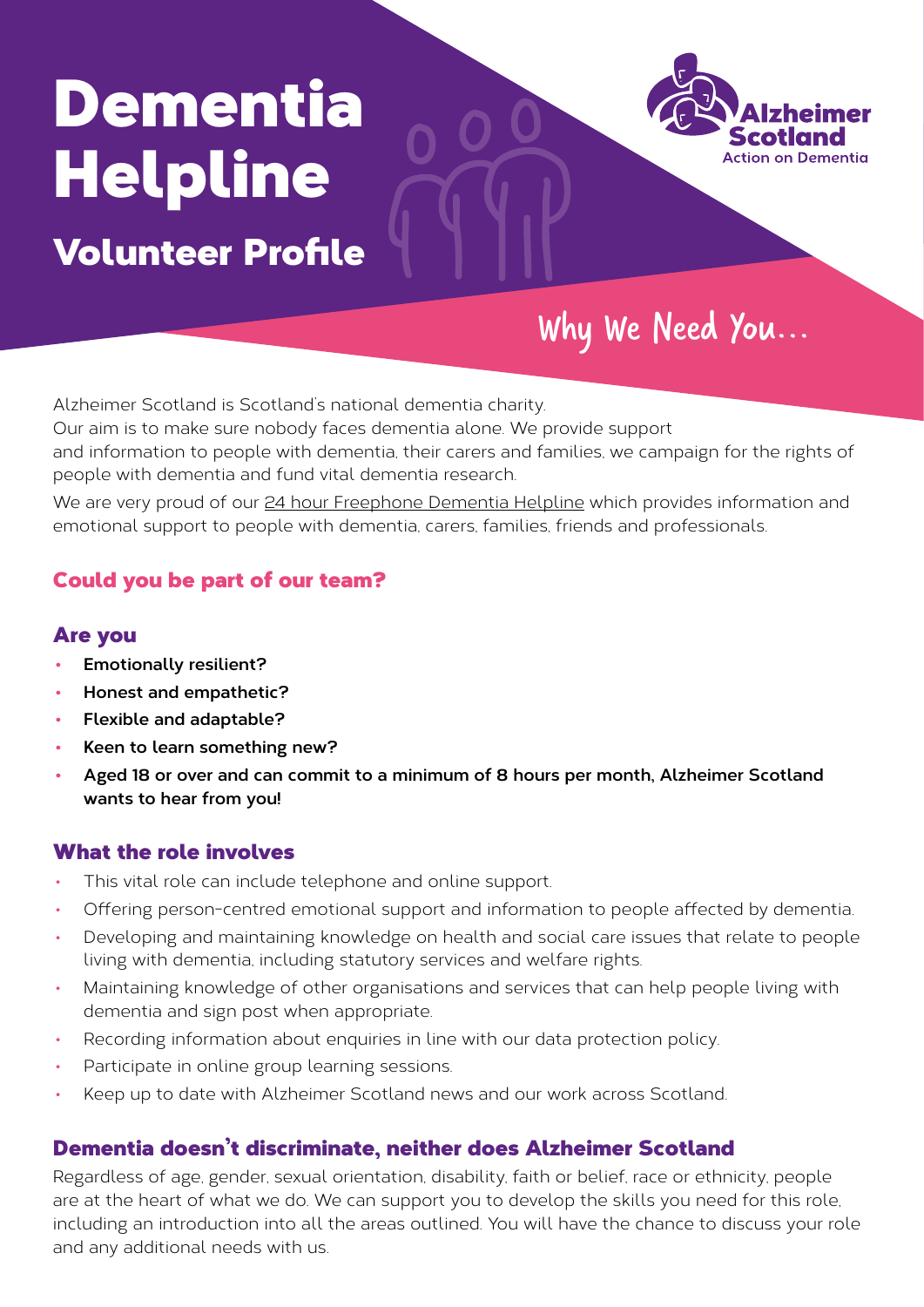# What you need for this role

- Empathy, excellent listening and communication skills.
- A reliable internet connection and phone line.
- Confident and/or willing to use a computer/tablet, including Microsoft TEAMS and Outlook.
- Ability to recognise and respect the rich diversity that exists within our communities, views, attitudes and lifestyles.
- Committed to Alzheimer Scotland's values.
- Willing to develop skills and experience.
- Participate in our Volunteer Preparation Programme and any refresher updates or ongoing learning.
- Ability to honestly reflect on practice.
- Willing to follow our guidance, feedback and implement changes to practice where necessary.
- Able to keep sensitive data safe and secure at home.
- Willing to follow our policies, procedures and guidelines.

# Commitments

Whether your volunteering journey with us is long or short, we all make these commitments so we all know what to expect.

# Our Commitment:

- Welcome you as an individual.
- Offer you a role that fits with you and your life.
- Help you learn your role and support you to learn as you go.
- Value your personal contribution.
- Listen to your feedback and welcome your ideas.
- Keep you and everyone safe.
- Keep you connected and up to date.
- Reimburse your out of pocket expenses.
- Thank you for the impact you deliver.

### Your Commitment:

- Contribute positively to the Helpline and Alzheimer Scotland's vision for change.
- Value the diverse contribution of others.
- Respect the boundaries of your role and our code of conduct.
- Complete the necessary learning pathway for your role.
- Share your success and learning.
- Express your ideas.
- Recognise and be open about the limits of your experience and expertise.
- Keep yourself and others safe.
- Stay connected and up to date.

**\*\*NB\*\*** All volunteers are subject to PVG disclosure.



Alzheimer Scotland - Action on Dementia is a company limited by guarantee, registered in Scotland 149069. Recognised as a charity by the Office of the Scottish Charity Regulator, no. SC022315 160 Dundee Street, Edinburgh, EH11 1DQ, 0131 243 1453, www.alzscot.org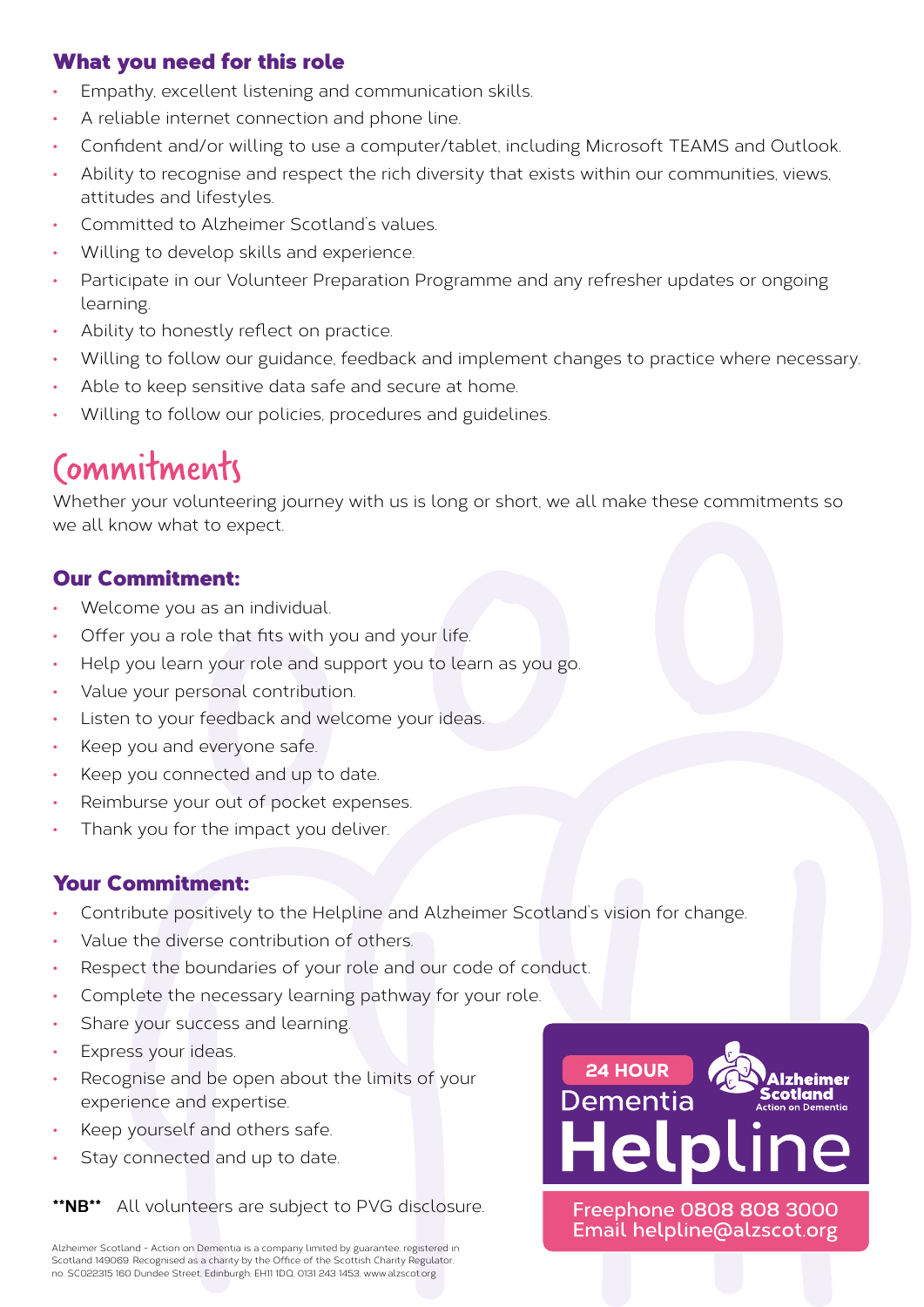# A day in the life of the Dementia Helpline...



# A 24-hour freephone service, staffed by around 60 trained volunteers

1.02am - Mrs A calls. Her husband has finally fallen asleep beside her. This is her first opportunity to offload the worries of the day. She speaks without stopping for over half an hour. She bears the sole burden of her 82-yearold husband's care - he is doubly incontinent and neither of them wants to involve statutory services. Now her own health is breaking down and they have no family. What can they do?

Our Helpline volunteer has heard the desperation in Mrs A's voice. She asks if there is contact with their GP or social work department. Mrs A says it has been some time since she had contact with any services, and Mr A has markedly deteriorated. The volunteer and Mrs A discuss how she can best access a range of support services aimed at improving life for both of them.

# "I felt I couldn't continue with caring when I came on, but if I can get some help maybe I can"

7.15am - A young woman calls; she's a student and is doing an essay on dementia. The Helpline volunteer tells her about our website and sign posts her to other relevant sources of information.

9.00am - Another volunteer takes over the first part of the day shift. All of our volunteers are based at home, and live all over Scotland, from Peebles to Orkney.

**9.24am** - Mr B needs to arrange a care home placement for his mother who has dementia. He doesn't know where to begin, but saw Helpline contact details in an article in his local paper. Our volunteer determines what sort of care is needed and in which Local Authority area, so that care home details can be sent out. Mr B is put in touch with his local Alzheimer Scotland service, and offered reading material on caring, choosing a care home and financial information. Mr B can't thank us enough.

Between 9am and 1pm there are 8 calls, ranging from emotional support, information on dementia, caring, legal/financial/ benefits, community care, long stay care and drug treatments for dementia.

At 1pm Helpline calls are re-routed to another home based volunteer.

**1.05pm** - Our volunteer's first call is from Mr C, who has dementia. He seems in good spirits and describes how he is getting on with his day-to-day life. He is determined to stay at home for as long as possible, and says that being able to call our Helpline is an important part of his support system. He finds being reassured by someone who understands the illness and is empathic helps him not to feel quite so alone.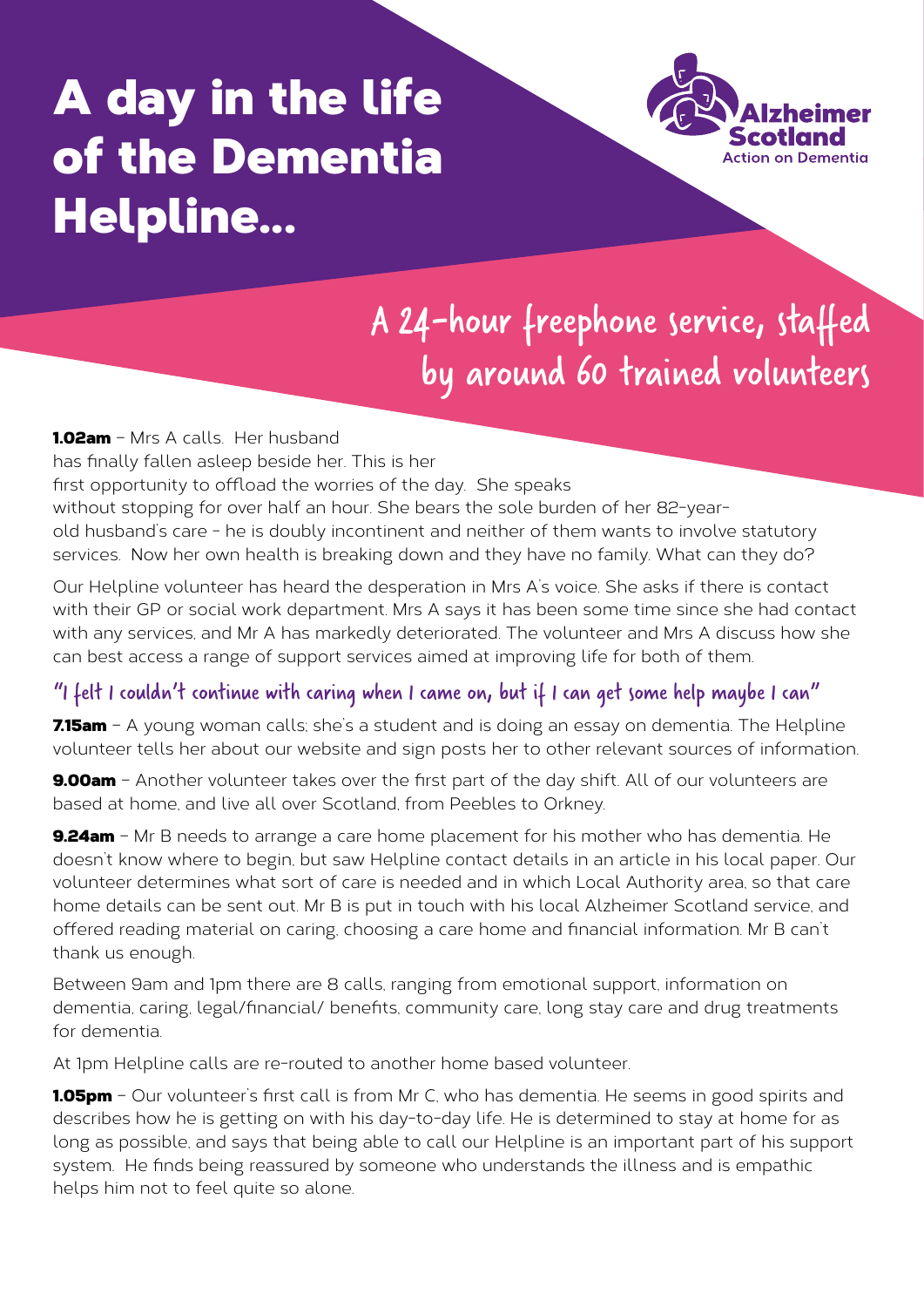# "Anonymity is the great thing - I don't know you, you don't know me. I feel you are a friend without knowing you personally. Thank you for being there for us."

Throughout the afternoon and evening volunteers deal with 15 more calls. The Helpline's ethos is to empower callers by providing them with the information they need, such as whom to speak to, what they might expect from an agency and contact numbers. Callers are then able to take their own decisions, and have the choice of when and how to make contact. The Helpline does not give advice or act on behalf of callers.

Throughout the year we send out a large number of feedback forms to people who have used the Helpline service. Here are some of the things they say:

'So friendly and helpful – wasn't sure what to expect or what to say – wasn't rushed or made to feel silly re questions asked – will definitely use it again when I need to'

'I felt that the person who answered the call did not rush me at all and let me talk about the problems I was facing. That alone was a great help to me. She also sent more information very quickly, and I was able to contact others who could help in a practical way, as well as making me feel less alone'

# 'Helped family by passing information on – used information to assist me in my work as a home carer'

The issues our volunteers cope with can be harrowing - anger, frustration, lack of information, isolation, loss. Why then do so many give so much of their time? Here are some of the things the volunteers say about their Helpline work:

# 'As a volunteer it's good to be part of an organisation which gives a quality service to people dealing with challenging situations who may otherwise not know where to go for help'

'The caller often works out the best way forward themselves; just having someone to act as a sounding board with no personal bias can be so helpful'

# 'The service isn't perfect, but if it wasn't well run and didn't seem worthwhile, I wouldn't stay on as a volunteer'

Alzheimer Scotland's Freephone 24hr Dementia Helpline is exclusively delivered by our team of dedicated, highly skilled volunteers. For over 30 years this service has been making sure that nobody faces dementia alone.

The Helpline Manager organises training, support and reflection for the volunteers. New volunteers are expected to attend a four day Volunteer Preparation Programme, followed by a 6 month probationary period. There are also regular learning opportunities arranged throughout the year for all volunteers. \*\*All of this is now done remotely due to Covid-19 restrictions.

Our volunteers come from a wide range of backgrounds. Many have been carers, others have a professional interest in dementia and some simply relish the challenge of this volunteering opportunity. If you are interested in volunteering, call Jennifer Hall, Helpline Manager on 0782 355 6795. Thank you to our volunteers, who make this invaluable service possible.

Alzheimer Scotland Freephone Dementia Helpline is a 24-hour service which is always there for people with dementia, their carers, relatives, friends and neighbours, as well as for professionals working in the field of dementia care. This is only possible due to fundraised income.

**All personal details have been changed, and the 'calls' recorded here are based on a combination of real calls to preserve confidentiality.**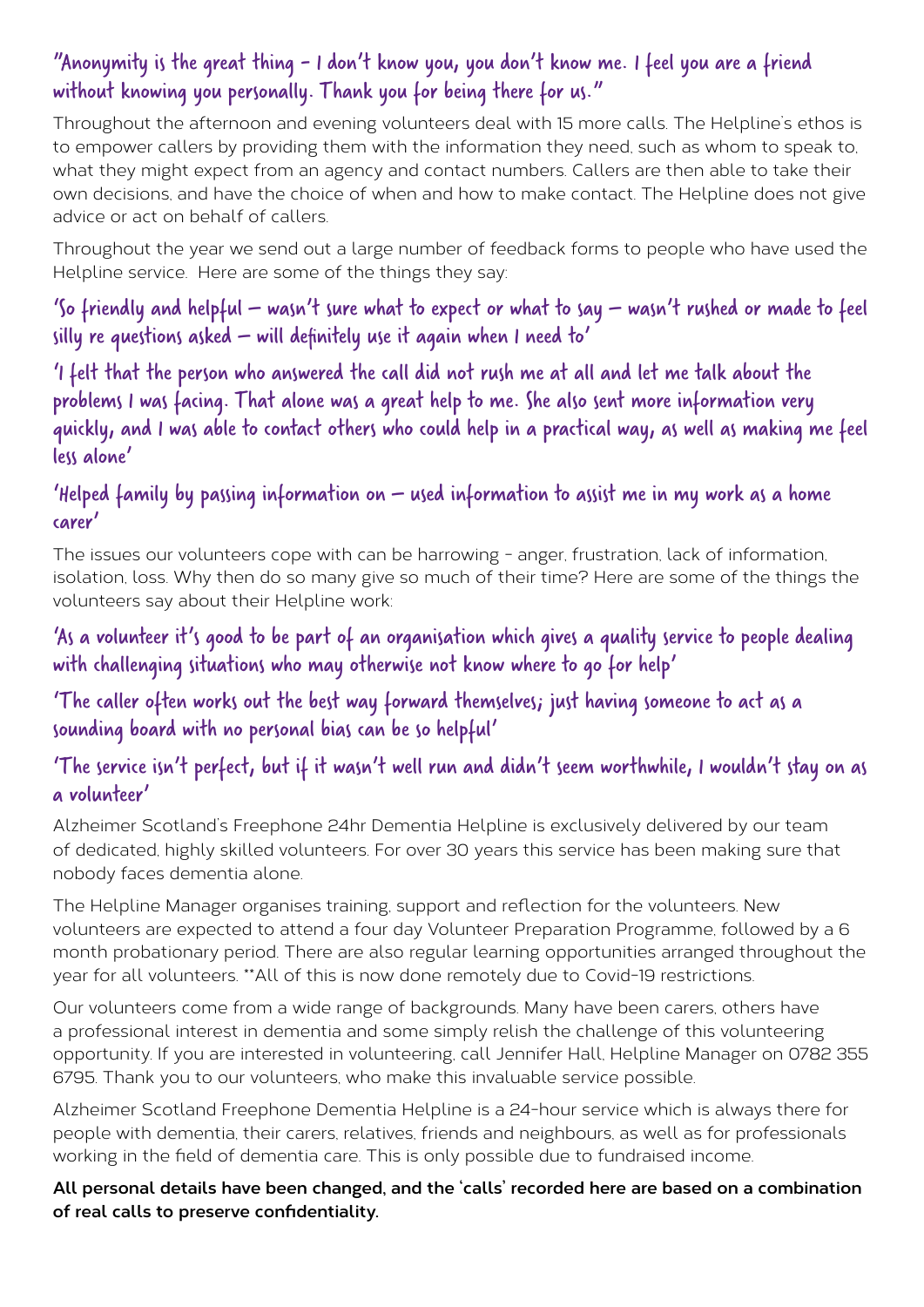# Volunteer Application Form Dementia Helpline



#### **Please complete this form in type or write clearly in black ink**

| <b>Title</b>    |                | <b>First Name</b> |                                            | <b>Surname</b>          |  |
|-----------------|----------------|-------------------|--------------------------------------------|-------------------------|--|
| <b>Address</b>  |                |                   |                                            |                         |  |
| <b>Postcode</b> |                |                   |                                            |                         |  |
| <b>Email</b>    |                |                   |                                            |                         |  |
|                 | Home telephone |                   |                                            | <b>Mobile telephone</b> |  |
|                 |                |                   | How did you hear about Alzheimer Scotland? |                         |  |

#### **Previous work experience (paid or voluntary)**

#### **Do you have any other life experience or interests you would consider relevant to voluntary work for Alzheimer Scotland (for example, caring for someone with dementia, other caring experience, other voluntary work)?**

**Please say briefly why you are interested in volunteering for the Helpline**

Alzheimer Scotland - Action on Dementia is a company limited by guarantee, registered in Scotland 149069. Recognised as a charity by the Office of the Scottish Charity Regulator, no. SC022315 160 Dundee Street, Edinburgh, EH11 1DQ, 0131 243 1453, www.alzscot.org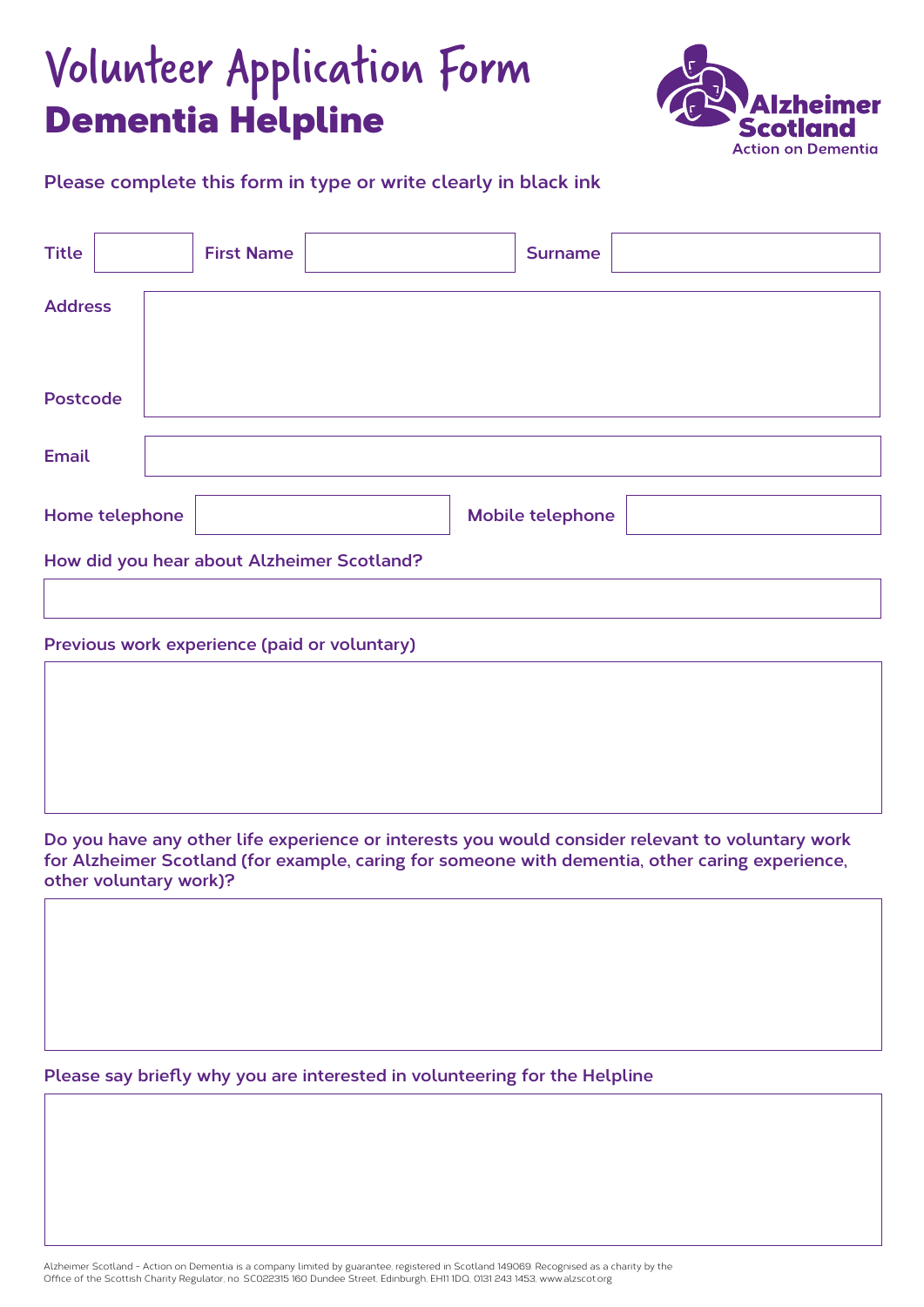#### **Days and times you could potentially be available (please tick all that apply)**

|                        | <b>Mon</b> | <b>Tues</b> | <b>Wed</b> | <b>Thurs</b> | Fri | <b>Sat</b> | <b>Sun</b> |
|------------------------|------------|-------------|------------|--------------|-----|------------|------------|
| Morning (9am - 1pm)    |            |             |            |              |     |            |            |
| Afternoon (1pm - 5pm)  |            |             |            |              |     |            |            |
| Evening (5pm - 10pm)   |            |             |            |              |     |            |            |
| Overnight (10pm - 9am) |            |             |            |              |     |            |            |

**All volunteers are required to undertake training. Are you willing to participate in training?**

### References

**Please give the names of two referees who are not relatives**

| <b>Name</b>                          | <b>Name</b>                          |  |
|--------------------------------------|--------------------------------------|--|
|                                      |                                      |  |
| <b>Address</b>                       | <b>Address</b>                       |  |
|                                      |                                      |  |
|                                      |                                      |  |
| <b>Telephone</b>                     | <b>Telephone</b>                     |  |
| <b>Email</b>                         | <b>Email</b>                         |  |
|                                      |                                      |  |
| In what capacity<br>are you known to | In what capacity<br>are you known to |  |
| the referee?                         | the referee?                         |  |
|                                      |                                      |  |

#### Rehabilitation of Offenders Act 1974

The Rehabilitation of Offenders Act 1974 allows people who have been convicted of certain criminal offences to regard their conviction as "spent" after a period of years. This means that, in general, no reference need be made to the conviction or any circumstances relating to it.

Because of the nature of the voluntary work for which you are applying, however, this post may be excepted from the provision of the Act. You are therefore required not to withhold information about convictions which for other purposes are "spent" under the provision of the Act. In the event of recruitment as a volunteer, any failure to disclose such convictions could result in Alzheimer Scotland ending your voluntary involvement. **Any information given will be considered only in relation to applications to become a volunteer where such an exception is appropriate.**

**I have read and understood the above and have the following convictions to disclose:**

**Tick if none**

Please note that all successful candidates will be subject to a criminal conviction check through Disclosure Scotland.